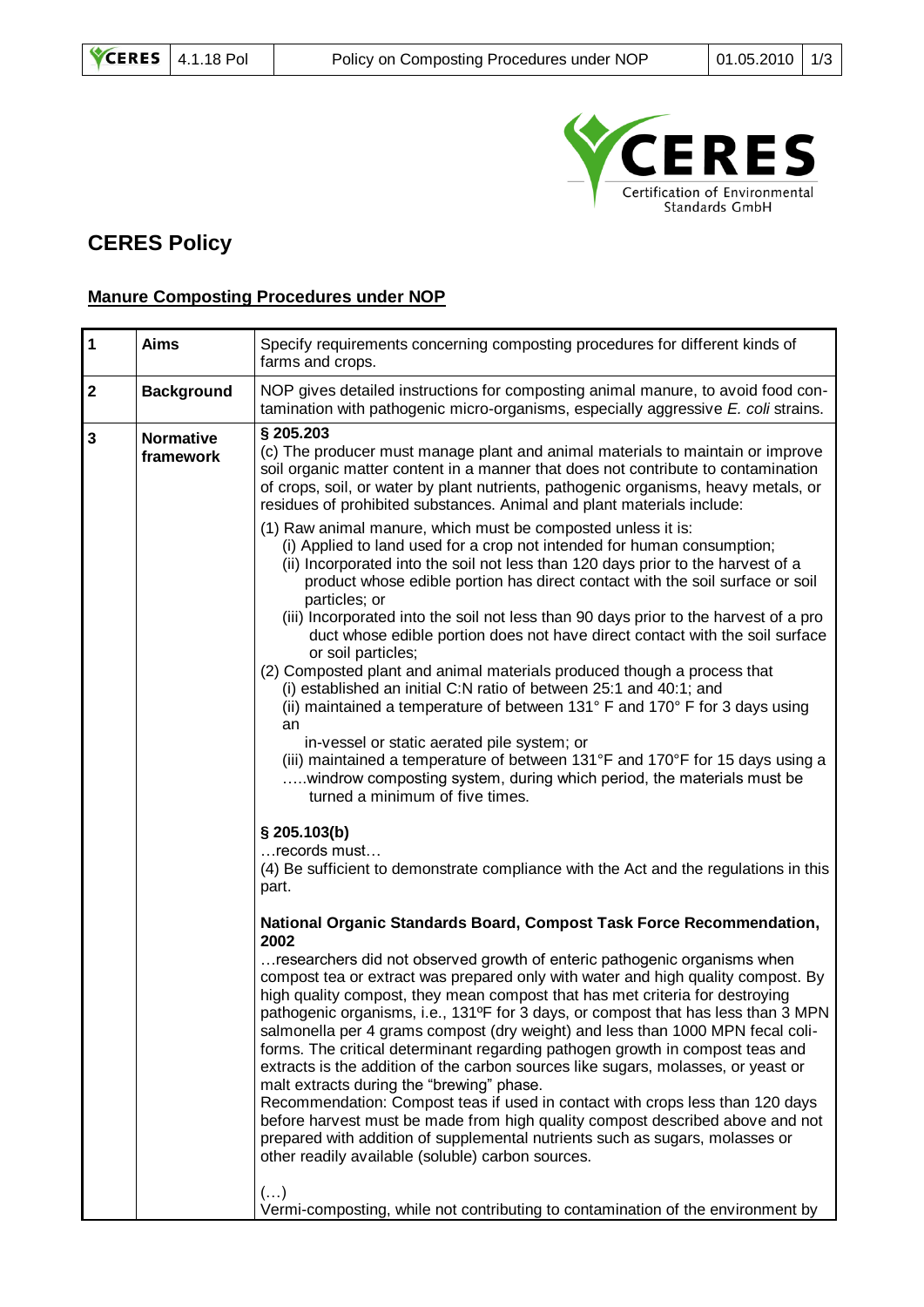|                         |                                 | heavy metals, needs careful preparation and management of the organic wastes.<br>Feed stocks for vermicompost materials include organic matter of plant or animal<br>origin; either a single material or mixture, preferably thoroughly macerated and<br>mixed before processing. Pathogenic organisms are eliminated in 7-60 days, de-<br>pending on the technology used. All vermi-composting systems depend upon re-<br>gular additions of thin layers of organic matter at 1-3 day intervals to maintain<br>aerobicity and avoid temperature increases above 35 degrees C (95 degrees F),<br>which will kill the earthworms. Permitted methods and required duration of vermi-<br>composting include outdoor windrows (6-12 months), angled wedge systems (2 - 4<br>months), indoor container systems (2-4 months) and continuous flow reactors (30-<br>60 days). |
|-------------------------|---------------------------------|-----------------------------------------------------------------------------------------------------------------------------------------------------------------------------------------------------------------------------------------------------------------------------------------------------------------------------------------------------------------------------------------------------------------------------------------------------------------------------------------------------------------------------------------------------------------------------------------------------------------------------------------------------------------------------------------------------------------------------------------------------------------------------------------------------------------------------------------------------------------------|
| $\overline{\mathbf{4}}$ | <b>Terms</b>                    | Compost (NOP definition): "The product of a managed process through which<br>$\bullet$<br>micro organisms break down plant and animal materials into more available<br>forms suitable for application to the soil. Compost must be produced through a<br>process that combines plant and animal materials with an initial C:N ratio of<br>between 25:1 and 40:1."<br>CERES clarification: Obviously, compost can also be produced only from<br>plant materials. In this case, however, the NOP requirements are not<br>applicable, because this compost is not considered a health risk. Composts<br>made only from animal manure, without plant material, however, are not<br>compliant with NOP!<br>131° F $\cong$ 55° C; 170° F $\cong$ 75° C<br>$\bullet$                                                                                                         |
|                         |                                 | Compost tea (NOP definition): "A compost tea is produced by combining com-<br>$\bullet$<br>posted plant and animal materials with water and a concentrated nutrient sour-<br>ce such as molasses. The moisture and nutrient source contribute to a bloom<br>in the microbial population in the compost, which is then applied in liquid form<br>as a crop pest or disease control agent."<br>Vermi-composts are organic matter of plant and/or animal origin, consisting<br>$\bullet$<br>mainly of finely-divided earthworm castings, produced non-thermophilically<br>with bioxidation and stabilization of the organic material, due to interactions<br>between aerobic micro-organisms and earthworms, as the material passes<br>through the earthworm gut (NOSB definition, 2002).                                                                                |
| $\overline{\mathbf{5}}$ | <b>Policy</b>                   |                                                                                                                                                                                                                                                                                                                                                                                                                                                                                                                                                                                                                                                                                                                                                                                                                                                                       |
| 5.1                     | <b>Records on</b><br>composting | CERES will require detailed records on composting procedures, including tem-<br>perature readings, whenever there is a real health risk, i.e. when animal manure is<br>applied within 4 months before harvest on crops, where contact between manure<br>and the edible part of the plant is possible. This is the case for most vegetables,<br>strawberries and similar crops. CERES provides producers a special record form<br>for this purpose.<br>For crops, where the health risk is low, obviously the farm has to comply with the<br>NOP compost standard, too, but CERES will not request detailed records. It is suf-<br>ficient, if the farmer can explain, how the required temperature is achieved, and<br>how often the compost is turned.                                                                                                               |
| 5.2                     | <b>C:N</b> ratio                | Normally, CERES will not request a laboratory analysis for the initial C:N ratio of<br>compost material. It is sufficient, if the farmer can demonstrate a reasonable mix-<br>ture of C-rich (like straw, sawdust, and most crop residues) and N-rich (like<br>manure and urine) materials of around 1:1 to 2:1 (volumes).                                                                                                                                                                                                                                                                                                                                                                                                                                                                                                                                            |
| 5.3                     | Old compost                     | It is debatable, whether the waiting periods of 90 respectively 120 days are neces-<br>sary for animal manure, which has been decomposing (without respecting C:N<br>ratio and temperature requirements) for one or even several years. The NOP,<br>however, has been very strict on this, so there is no space for different<br>interpretations here. So exactly the same requirements exist for any kind of<br>manure, which has not undergone a composting procedure as described under §<br>205.203, be it fresh or old.                                                                                                                                                                                                                                                                                                                                          |
| 5.4                     | Vermi-com-<br>post              | CERES will follow the above mentioned NOSB recommendation regarding vermi-<br>compost. In tropical regions, minimum composting time in outdoor windrows is<br>four months, in temperate regions 6 to 12 months.                                                                                                                                                                                                                                                                                                                                                                                                                                                                                                                                                                                                                                                       |